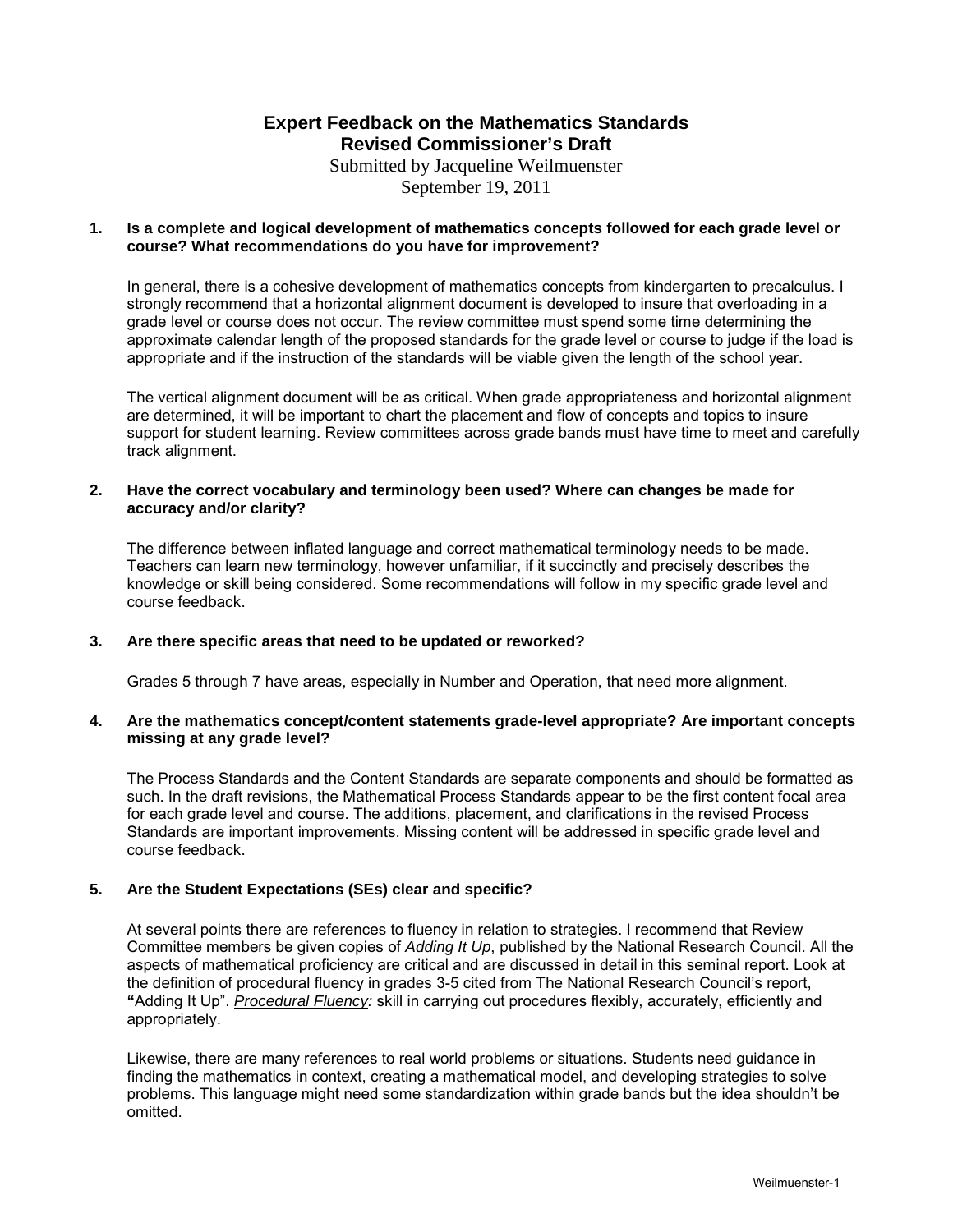## **6. Is the subject area aligned horizontally and vertically?**

For the most part, I believe the revised draft is aligned. Again, careful attention within and between grade levels must be given, considering the length of the school year and the best placement of concepts for the majority of students. There are many critics of the grade level placement of concepts and skills in the Common Core State Standards. Many states have had standards that cover operations with different number systems at earlier grades, for example, but there is seems a lack of conclusive research to support equating rigor with acceleration. I believe, overall, the draft has addressed this issue in a way that guarantees student success while improving mathematics education in our state.

### **7. Should consideration be given toward adding other courses at the high school level to provide more options for students?**

I strongly recommend that we stay with the courses in the Commissioner's Draft. I believe that the needs of the vast majority of our students are served with these proposed courses in preparation for continued learning and future careers.

### **8. Do you have any other suggestions for ways in which the mathematics standards can be improved?**

The vocabulary, definitions, and clarifying examples should be provided in a companion document, along with the alignment documents mentioned above. I like the idea of a detailed map of mastery of knowledge and skills expected from kindergarten to grade 12.

I'll make additional suggestions in the specific grade level and course feedback.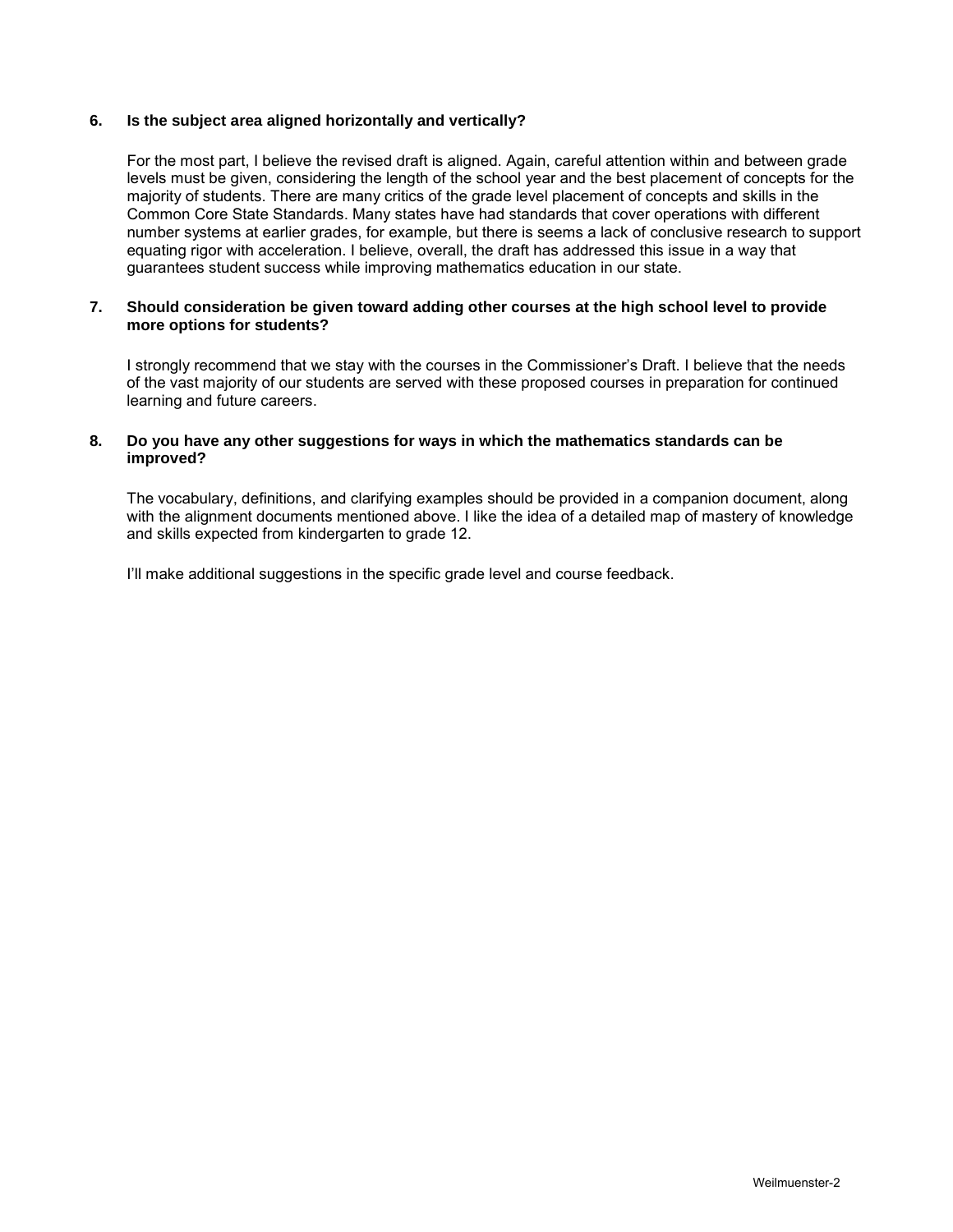Submitted by Jacqueline Weilmuenster September 19, 2011

## **1. Is a complete and logical development of mathematics concepts followed for this grade level? What recommendations do you have for improvement?**

The review committee has added several important student expectations, which have strengthened the knowledge and skill statements. A SE that has been deleted, KNO2, might be important to support students coming to kindergarten with deficiencies.

## **2. Have the correct vocabulary and terminology been used? Where can changes be made for accuracy and/or clarity?**

I don't see the need for the term "hierarchical inclusion" in successive numbers. Likewise, it may not be necessary to include the term "perceptual subitizing" in recognition of quantity. However, both of these concepts are building blocks in development of number and operation and must not be omitted. Understanding them enables the child to recall basic facts and become fluent in all operations in later grades.

In KN12, does "within" include 10 specifically? In KG05, I'm not familiar with "non-standard figures."

## **3. Are there specific areas that need to be updated or reworked?**

Perhaps the Number and Operations section should be reworded for more familiar terminology.

### **4. Are the mathematics concept/content statements grade-level appropriate? Are important concepts missing at any grade level?**

The content standards are rigorous and age-appropriate. None are missing that cannot be covered appropriately in language arts or social studies class.

## **5. Are the Student Expectations (SEs) clear and specific?**

I believe the revisions have helped greatly with clarity and specificity. Having the research to back up the changes is valuable.

## **6. Is the subject area aligned horizontally and vertically?**

Continue to work with the first and second grade committees to determine tight alignment.

### **7. Do you have any other suggestions for ways in which the mathematics standards can be improved?**

Remove the mark-ups and look at the revised draft as a new document. Check for uniformity of language, precision in the way that student expectations are gauged, and flow of conceptual development. Determine the skills that kindergarten students should have by the end of the year.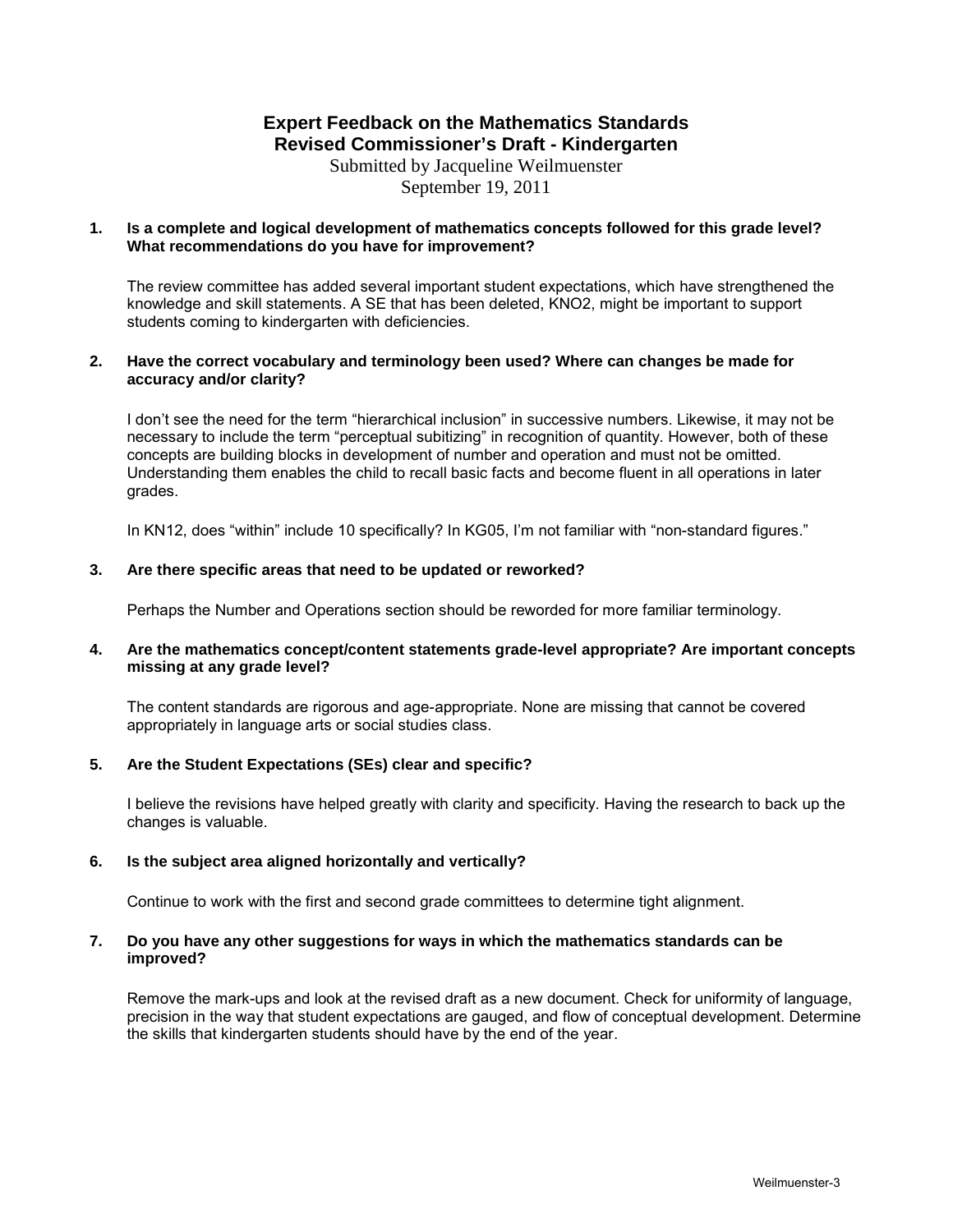Submitted by Jacqueline Weilmuenster September 19, 2011

## **1. Is a complete and logical development of mathematics concepts followed for this grade level? What recommendations do you have for improvement?**

The review committee has added several important student expectations that have strengthened the knowledge and skill statements. Skip counting by fives (useful for counting nickels) should not have been omitted, however.

### **2. Have the correct vocabulary and terminology been used? Where can changes be made for accuracy and/or clarity?**

In the introduction, section (II), *joining* and *combining* seem to denote the same action. I suggest changing *combining* to *changing.*

The phrase "in all positions" in 1N10-12 is troublesome. I suggest rewording the student expectations to indicate "missing sums and missing addends" in 1N10. Likewise, I suggest "missing results and quantities" in 1N11 and 1N12. In fact, there is overlap in these student expectations and 1A01-3. Look at Kindergarten for clarification of language.

Is the term *conceptual subitizing* critical in describing this important skill? Should this student expectation be moved with those addressing number patterns?

Fluency is addressed in 1N14 with applying basic fact strategies. This is a proficiency needing consistent interpretation and definition.

## **3. Are there specific areas that need to be updated or reworked?**

The student expectations noted above should be clarified or combined. There should be more continuity between place value and the numbers used in addition and subtraction. Rewording is needed for 1N02.

### **4. Are the mathematics concept/content statements grade-level appropriate? Are important concepts missing at any grade level?**

The content standards for grade 1 are rigorous and age-appropriate, with the exception of 1N02-5 in which the upper limit of 999 is too large for first graders. Expanded notation should be left for grade 2.

## **5. Are the Student Expectations (SEs) clear and specific?**

I believe the revisions have helped greatly with clarity and specificity. Having the research to back up the changes is valuable.

## **6. Is the subject area aligned horizontally and vertically?**

Work with kindergarten and second grade committees to determine tight alignment.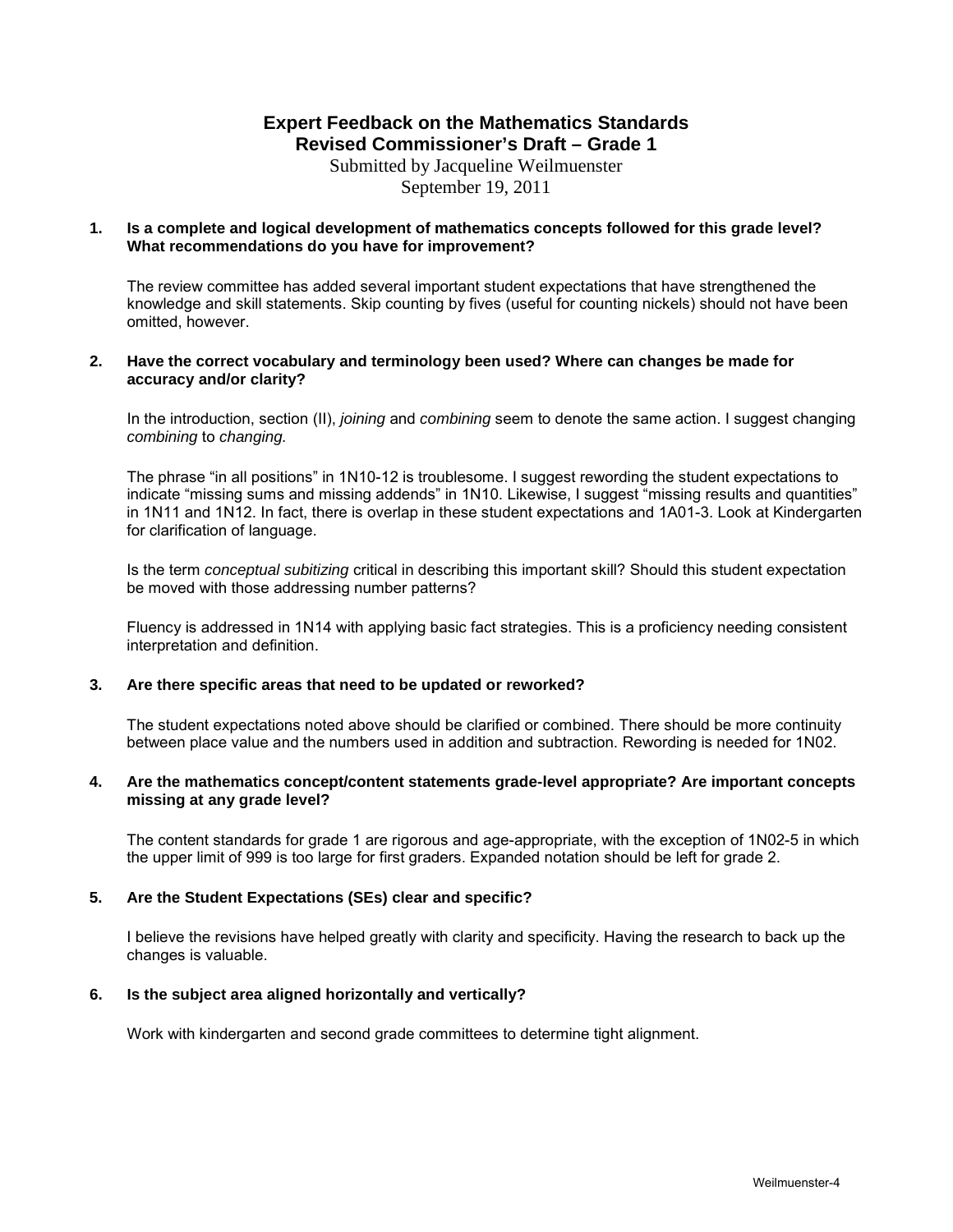## **7. Do you have any other suggestions for ways in which the mathematics standards can be improved?**

Remove the mark-ups and look at the revised draft as a new document. Check for uniformity of language, precision in the way that student expectations are gauged, and flow of conceptual development (skip counting to 130 in both Grade 1 and 2). Determine the skills that first grade students should have by the end of the year.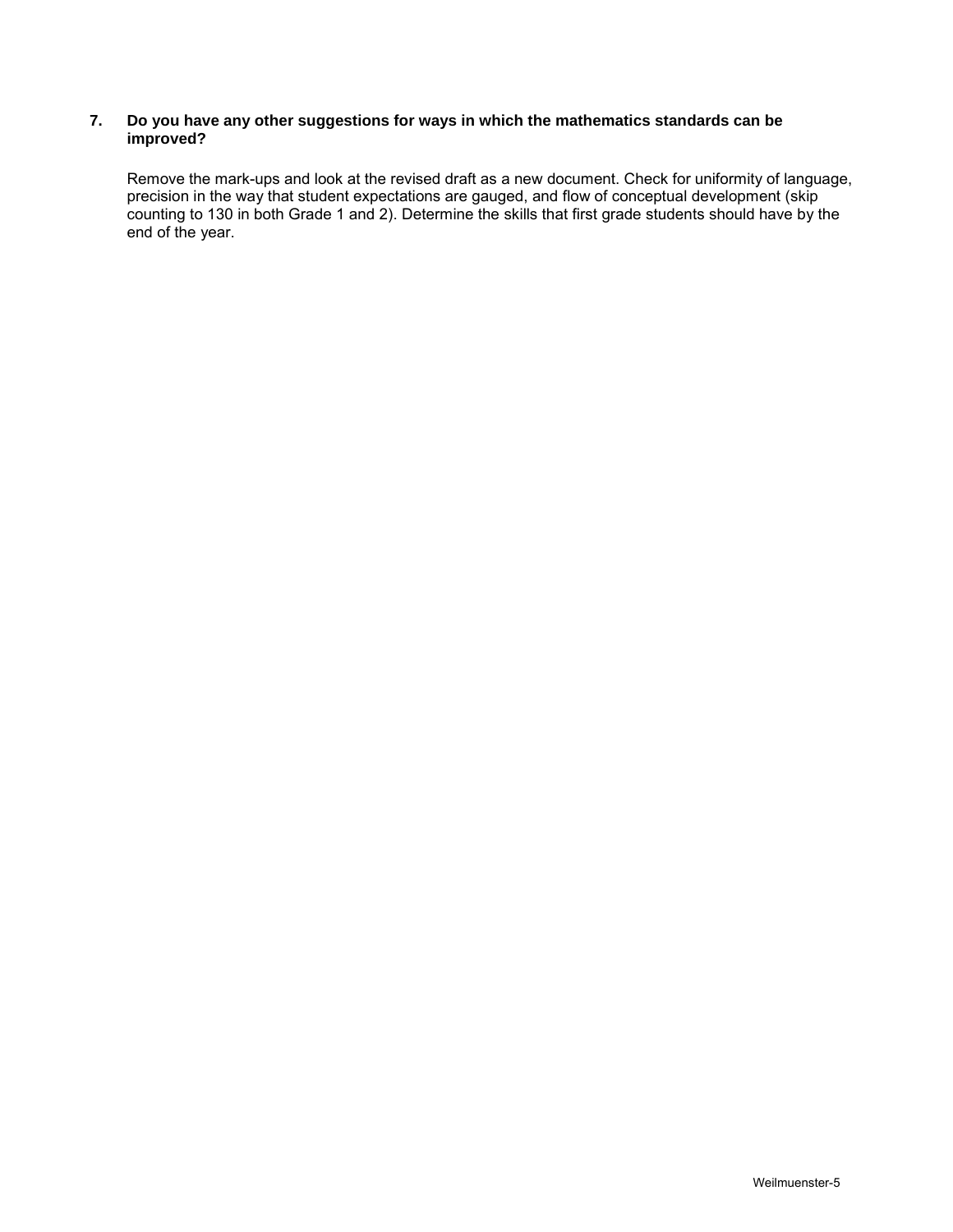Submitted by Jacqueline Weilmuenster September 19, 2011

### **1. Is a complete and logical development of mathematics concepts followed for this grade level? What recommendations do you have for improvement?**

The review committee has added, deleted, and clarified many student expectation, resulting in a much more coherent whole. There are several areas needing further changes for a complete and logical development of second grade concepts. Something that has been left out is the idea of benchmarks  $(0, \frac{1}{2}, \frac{1}{2})$ 1) for estimation of size.

### **2. Have the correct vocabulary and terminology been used? Where can changes be made for accuracy and/or clarity?**

Specifying the use of open number lines is a welcome addition, but clarify what is meant by "open". In the student expectation added between 2N13 and 2N14, the phrase "unknowns in all positions" is not clear or appropriate. Why has "number line" been replaced with "linear model" in 2M05?

## **3. Are there specific areas that need to be updated or reworked?**

 Set models should be specified in addition to part-whole models to support 3N9. Also, the pictorial model for determining how many more identical fractional parts are needed to make a whole should be extended to show that a whole and a fractional part (unit fraction) equals the number of fractional parts (such as 1 and 1/3 would equal four 1/3's).

## **4. Are the mathematics concept/content statements grade-level appropriate? Are important concepts missing at any grade level?**

The content standards for grade 2 are rigorous and age-appropriate.

## **5. Are the Student Expectations (SEs) clear and specific?**

I believe the revisions have helped greatly with clarity and specificity. Having the research to back up the changes is valuable.

## **6. Is the subject area aligned horizontally and vertically?**

Work with first and third grade committees to determine tight alignment.

### **7. Do you have any other suggestions for ways in which the mathematics standards can be improved?**

Remove the mark-ups and look at the revised draft as a new document. Check for uniformity of language, precision in the way that student expectations are gauged, and flow of conceptual development. Determine the skills that second grade students should have by the end of the year.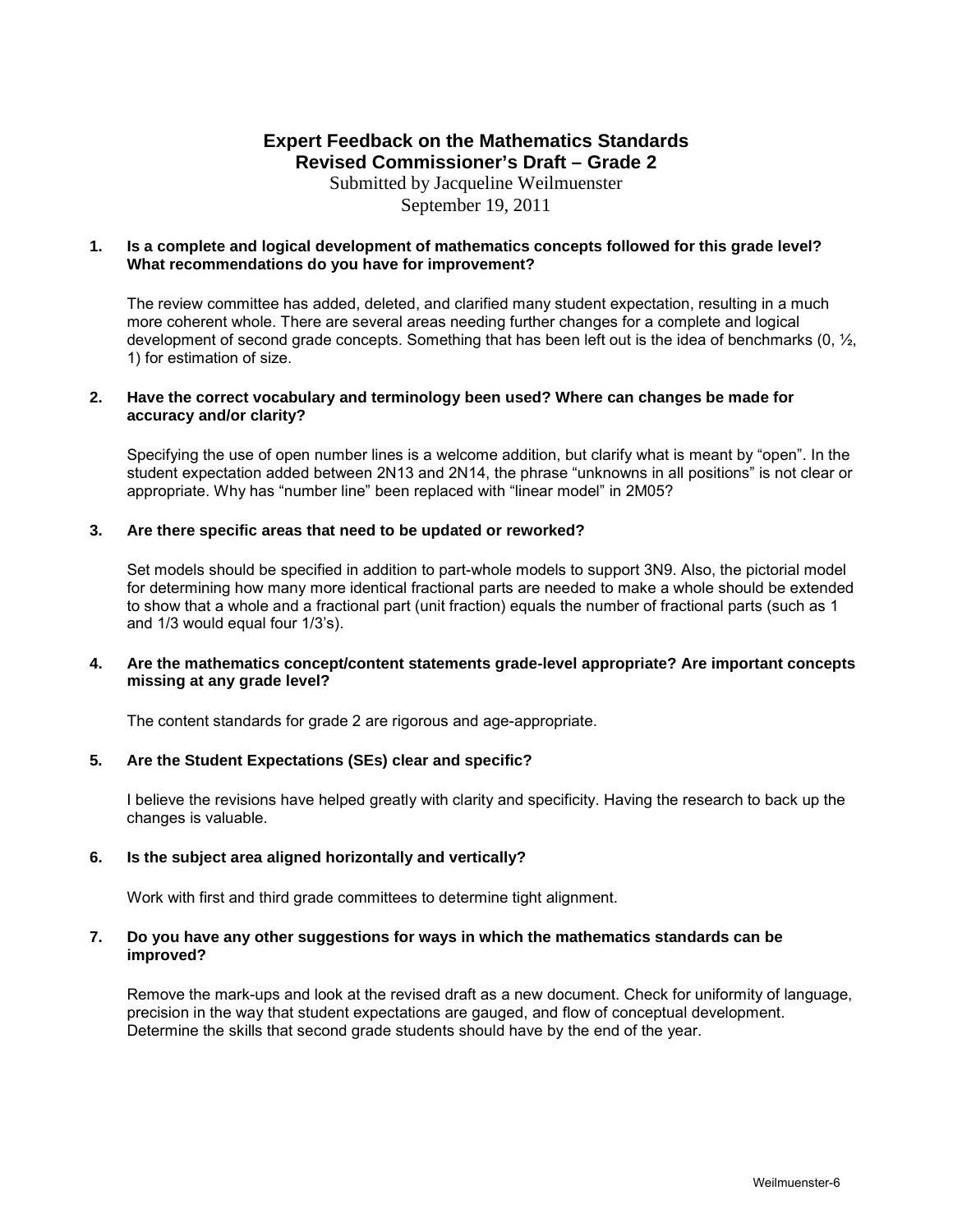Submitted by Jacqueline Weilmuenster September 19, 2011

### **1. Is a complete and logical development of mathematics concepts followed for this grade level? What recommendations do you have for improvement?**

The review committee has added, deleted, and clarified many student expectation, resulting in a much more coherent whole. There are several areas needing further changes for a complete and logical development of third grade concepts.

### **2. Have the correct vocabulary and terminology been used? Where can changes be made for accuracy and/or clarity?**

Are the fractions in 3N06-12 limited to those greater than zero but less than one or does these include fractions greater than one? I see a first reference to fractions greater than one in grade 4 (4N11). Clarify so that mixed numbers will be introduced in grade 2 if necessary.

## **3. Are there specific areas that need to be updated or reworked?**

Set models should be specified in addition to part-whole models to support 3N9. Also, the pictorial model for determining how many more identical fractional parts are needed to make a whole should be extended to show that a whole and a fractional part (unit fraction) equals the number of fractional parts (such as 1 and 1/3 would equal four 1/3's).

### **4. Are the mathematics concept/content statements grade-level appropriate? Are important concepts missing at any grade level?**

The content standards for grade 3 are rigorous and age-appropriate.

## **5. Are the Student Expectations (SEs) clear and specific?**

I believe the revisions have helped greatly with clarity and specificity. Having the research to back up the changes is valuable. There are some remaining questions.

Is there a way to specify that 3N17 is a definition of division?

## **6. Is the subject area aligned horizontally and vertically?**

Work with second and fourth grade committees to determine tight alignment.

## **7. Do you have any other suggestions for ways in which the mathematics standards can be improved?**

Remove the mark-ups and look at the revised draft as a new document. Check for uniformity of language, precision in the way that student expectations are gauged, and flow of conceptual development. Determine the skills that third grade students should have by the end of the year.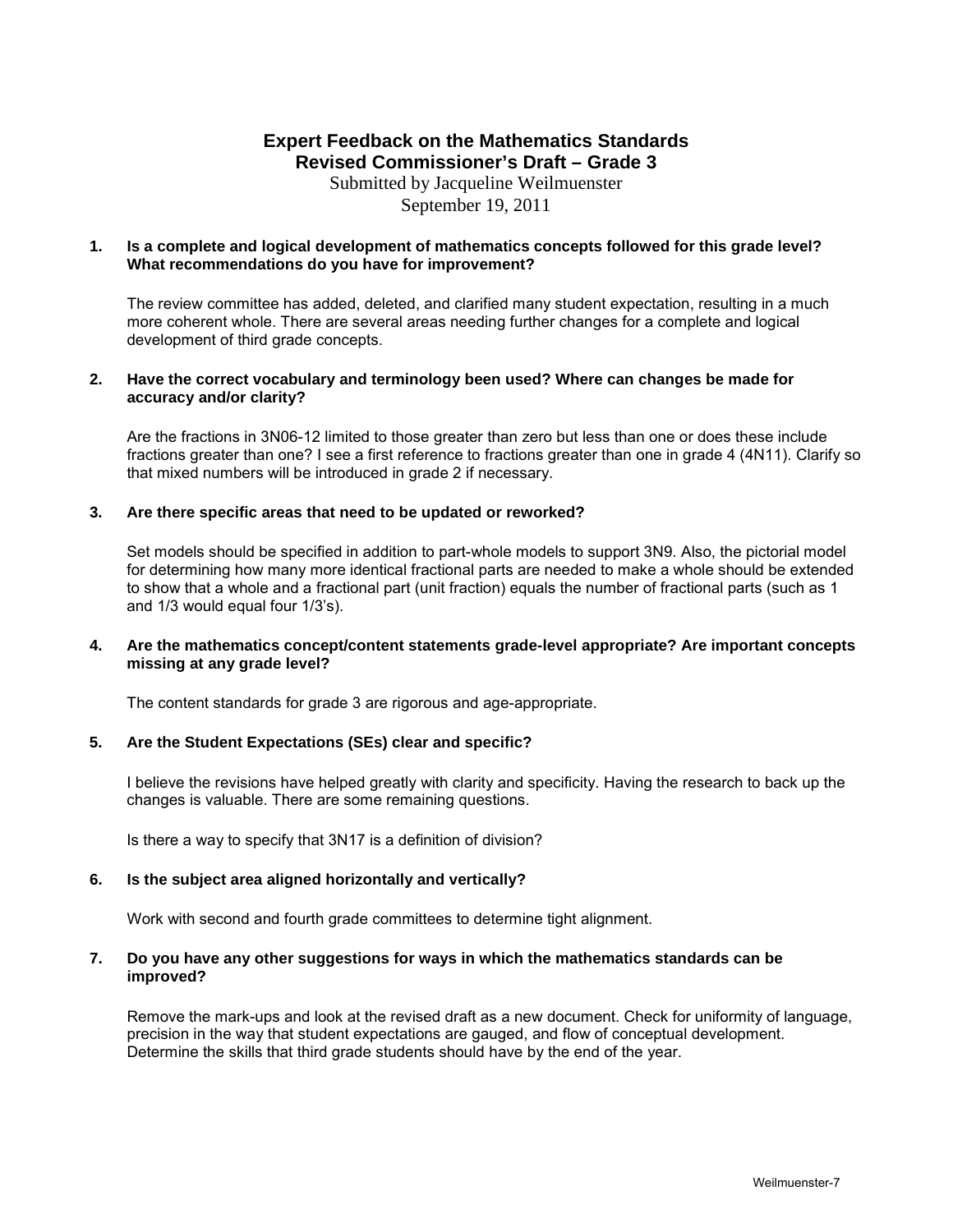Submitted by Jacqueline Weilmuenster September 19, 2011

## **1. Is a complete and logical development of mathematics concepts followed for this grade level? What recommendations do you have for improvement?**

The review committee has added, deleted, and clarified many student expectation, resulting in a much more coherent whole. There are several areas needing further changes for a complete and logical development of fourth grade concepts.

## **2. Have the correct vocabulary and terminology been used? Where can changes be made for accuracy and/or clarity?**

Continue the use of benchmark numbers terminology found in other grade levels in 4N10. In the reference to fractions greater than one (4N11), should the terminology of mixed number or improper fraction be introduced to support 4N18? It has been suggested that natural numbers be substituted for counting numbers in 4N13.

## **3. Are there specific areas that need to be updated or reworked?**

There is a standard missing to address factors of numbers. This is needed to support generating fractions with common numerators or denominators (4N15). Also, to help with understanding 4N11, place 4N12 first, moving from the concrete to the more abstract.

## **4. Are the mathematics concept/content statements grade-level appropriate? Are important concepts missing at any grade level?**

The content standards for grade 4 are rigorous and age-appropriate. There is a standard missing to address factors and multiples of numbers. This is needed to support generating fractions with common numerators or denominators (4N15) and for Algebra 1.

## **5. Are the Student Expectations (SEs) clear and specific?**

I believe the revisions have helped greatly with clarity and specificity. Having the research to back up the changes is valuable. There are some remaining questions.

## **6. Is the subject area aligned horizontally and vertically?**

There is some concern with introducing so many big ideas (adding and subtracting decimals, adding and subtracting fractions with common denominators, and comparing fractions with unlike numerators or denominators) in one grade level.

## **7. Do you have any other suggestions for ways in which the mathematics standards can be improved?**

Remove the mark-ups and look at the revised draft as a new document. Check for uniformity of language, precision in the way that student expectations are gauged, and flow of conceptual development. Determine the skills that fourth grade students should have by the end of the year.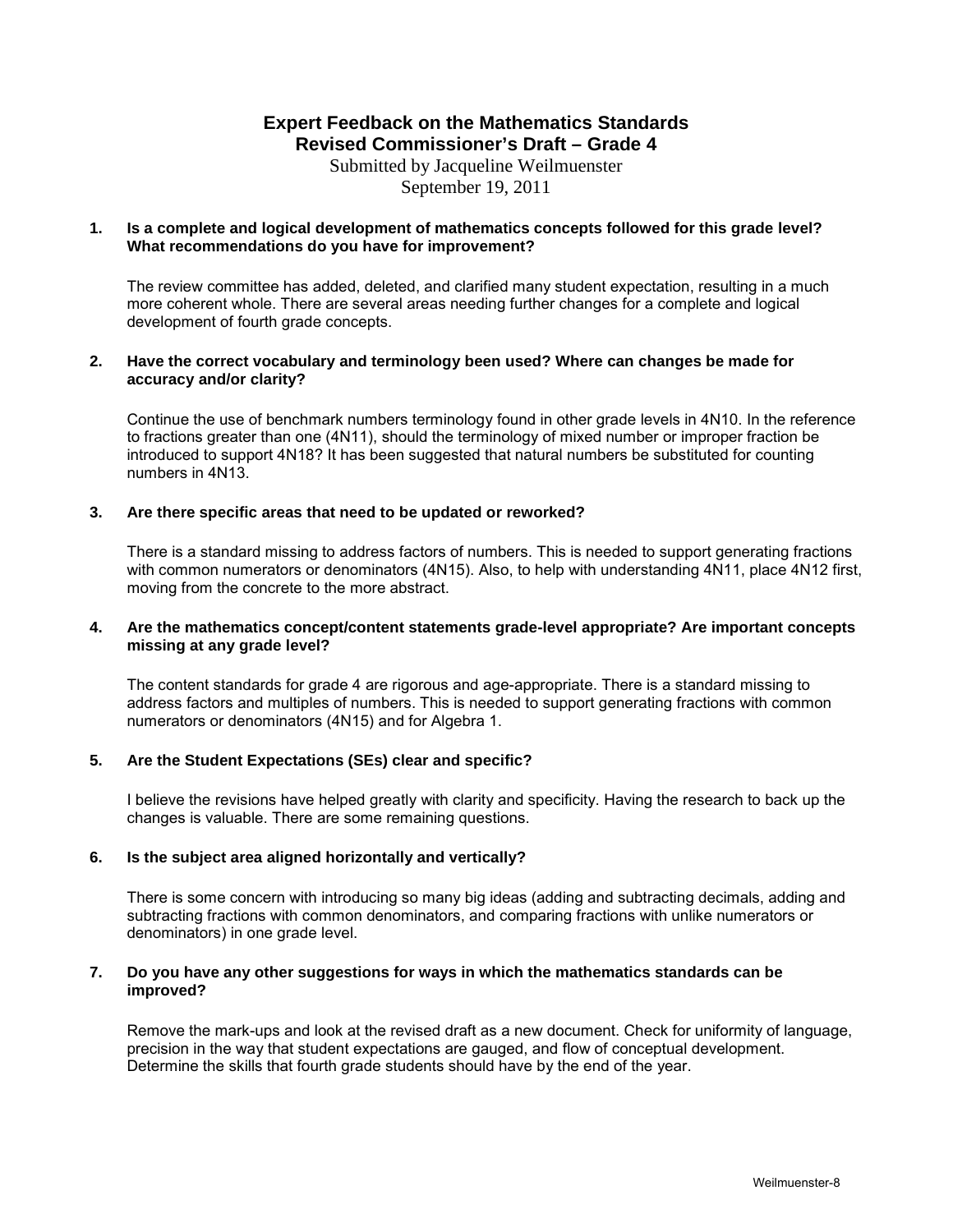Submitted by Jacqueline Weilmuenster September 19, 2011

### **1. Is a complete and logical development of mathematics concepts followed for this grade level? What recommendations do you have for improvement?**

The review committee has added, deleted, and clarified many student expectation, resulting in a much more coherent whole.

### **2. Have the correct vocabulary and terminology been used? Where can changes be made for accuracy and/or clarity?**

Rational numbers are referenced for the first time in 5N07. Clarification should be given.

### **3. Are there specific areas that need to be updated or reworked?**

Because of the amount of new concepts being moved down from grades 6-8, I recommend that division with decimals be postponed until grade 6, which is still a year earlier than we've addressed in the our current TEKS.

### **4. Are the mathematics concept/content statements grade-level appropriate? Are important concepts missing at any grade level?**

 The content standards for grade 5 are rigorous and age-appropriate for the most part. The specification of fractions in 5A01 in solving two-step equations seems more suited to  $6<sup>th</sup>$  grade.

## **5. Are the Student Expectations (SEs) clear and specific?**

I'm not sure why it's necessary to specify "positive" quotients when dividing with positive unit fractions and whole numbers (5N23).

#### **6. Is the subject area aligned horizontally and vertically?**

There is some concern with introducing so many big ideas (multiplying and dividing decimals, adding and subtracting fractions with uncommon denominators, and multiplying and dividing unit fractions/whole numbers) in one grade level. I recommend putting division with decimals into grade 6 so that a fifth grade student could have enough time to establish a thorough understanding of division, working toward an efficient algorithm.

### **7. Do you have any other suggestions for ways in which the mathematics standards can be improved?**

Remove the mark-ups and look at the revised draft as a new document. Check for uniformity of language, precision in the way that student expectations are gauged, and flow of conceptual development. Determine the skills that fifth grade students should have by the end of the year.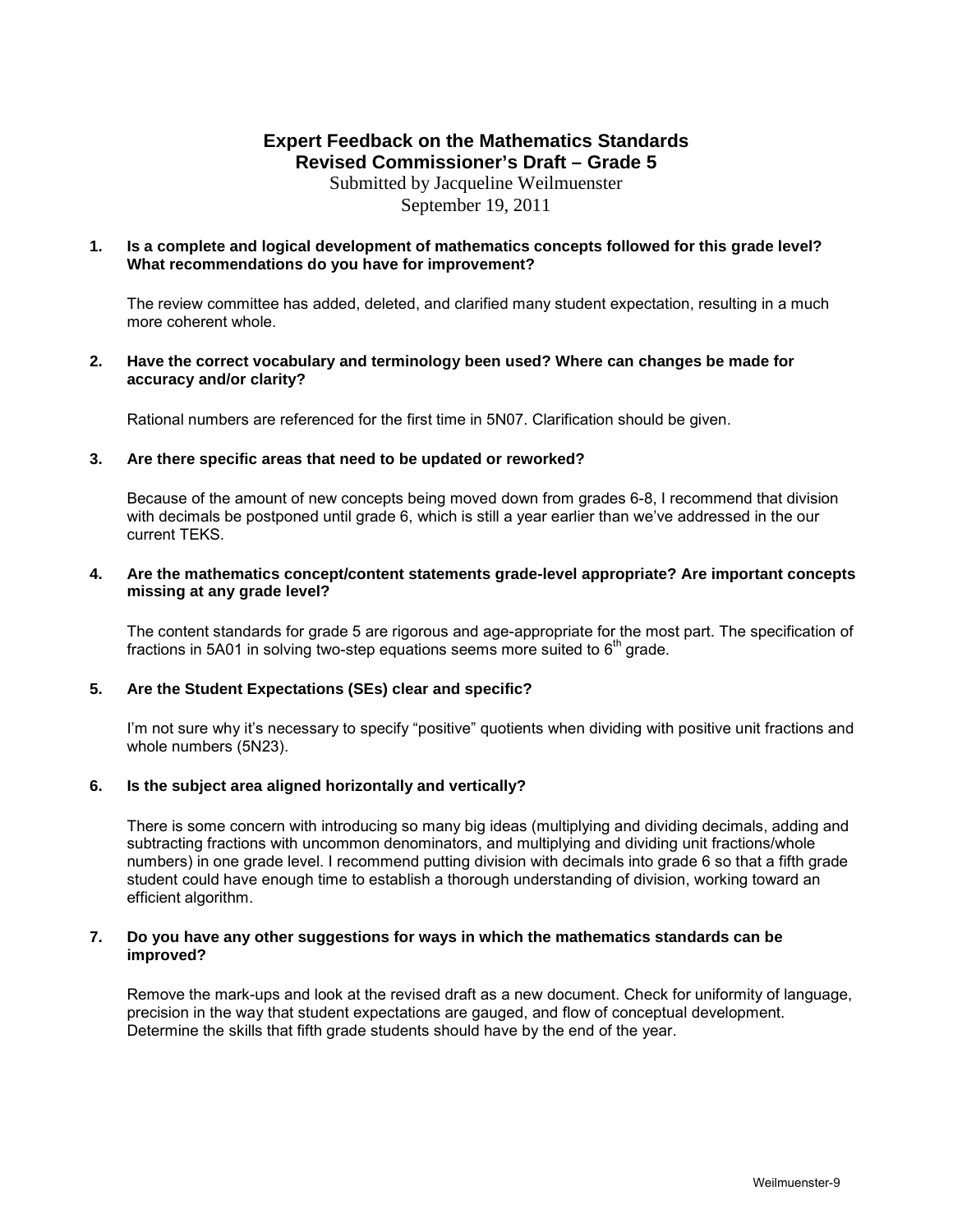Submitted by Jacqueline Weilmuenster September 19, 2011

### **1. Is a complete and logical development of mathematics concepts followed for this grade level? What recommendations do you have for improvement?**

The review committee has added, deleted, and clarified many student expectation, resulting in a much more coherent whole. However, there is too much content for a single year.

### **2. Have the correct vocabulary and terminology been used? Where can changes be made for accuracy and/or clarity?**

In 6P08, change "numbers" to "rational number equivalents" for clarity.

### **3. Are there specific areas that need to be updated or reworked?**

I strongly recommend a complete reworking of the Numbers and Operations and the Proportionality focal areas.

### **4. Are the mathematics concept/content statements grade-level appropriate? Are important concepts missing at any grade level?**

The development of percents is not well supported in the current version. Insert a student expectation between 6P03 and 6P08 to begin conceptual understanding, such as "represent percents using objects and pictorial models, including 10x10 grids, strip diagrams, and area models."

Likewise, the conceptual development of integer operations must begin with modeling real world situations and continue through concrete and pictorial models. Otherwise, there will be little transfer if the algorithms are established in isolation (6N09).

Change 6P10 to indicate even more strongly that this is intended to establish the "part, percent, whole" idea of most percent problems. As it is stated, the treatment may be limited to representation by and solution of equations, both of which are just being introduced in 6A02-06. However, I feel that the use of percent in 6M07 is appropriate for grade 6.

In 6M01, add "arising from mathematical and real world problems" to develop the idea of data points.

## **5. Are the Student Expectations (SEs) clear and specific?**

Combine 6A06 and 6A07. Also, combine 6A05 and 6A08.

In 6A10 and 6A11, are the area formulas what are meant by the terms "relationships" and "equations"?

## **6. Is the subject area aligned horizontally and vertically?**

Because of the large number of new concepts and skills in grades 5 and 6, I recommend that division with decimals be postponed until grade 6. Because rational number operations are being solidified in grade 6, solving and representing solutions of inequalities be postponed until grade 7.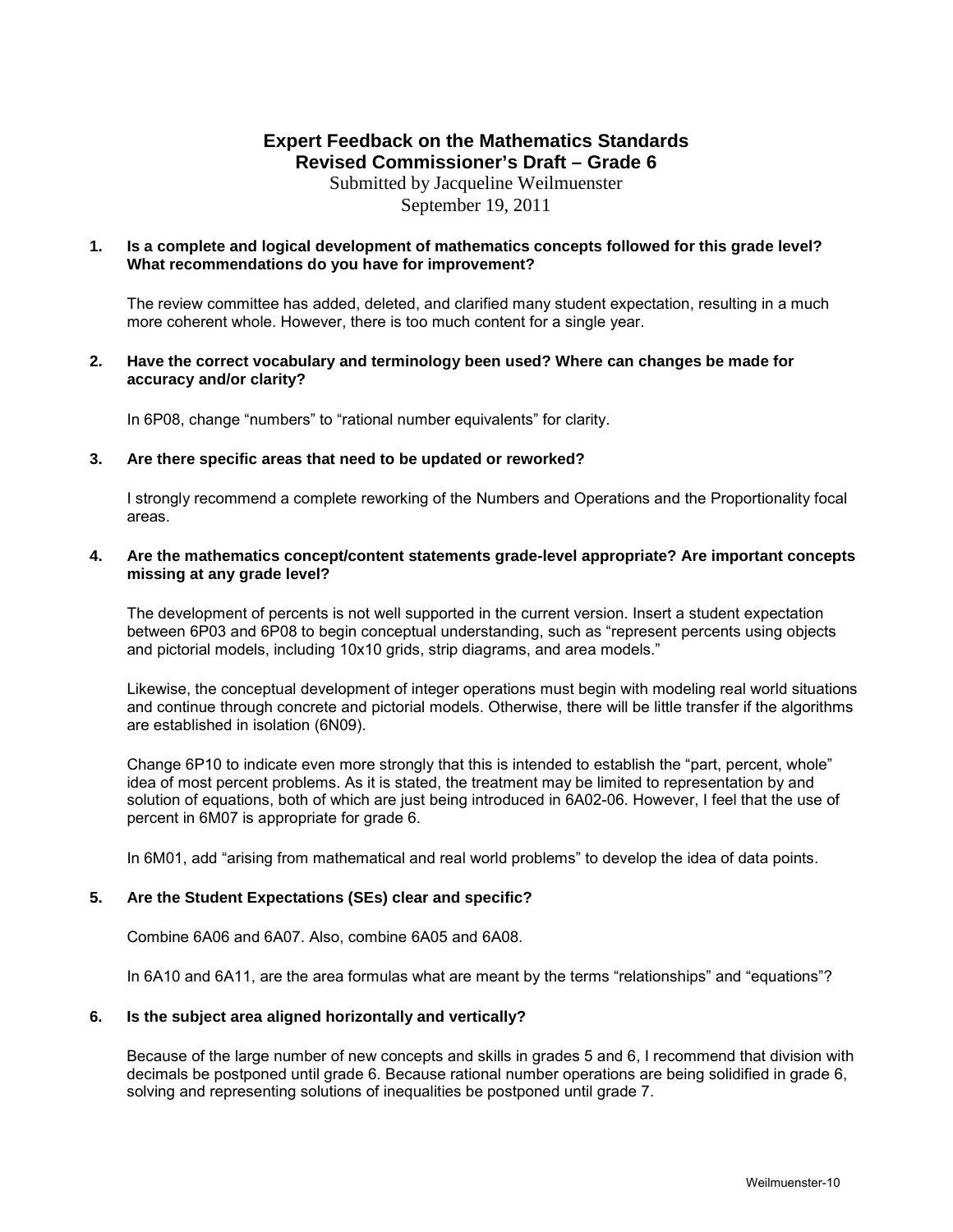## **7. Do you have any other suggestions for ways in which the mathematics standards can be improved?**

Remove the mark-ups and look at the revised draft as a new document. Check for uniformity of language, precision in the way that student expectations are gauged, and flow of conceptual development. Determine the skills that sixth grade students should have by the end of the year.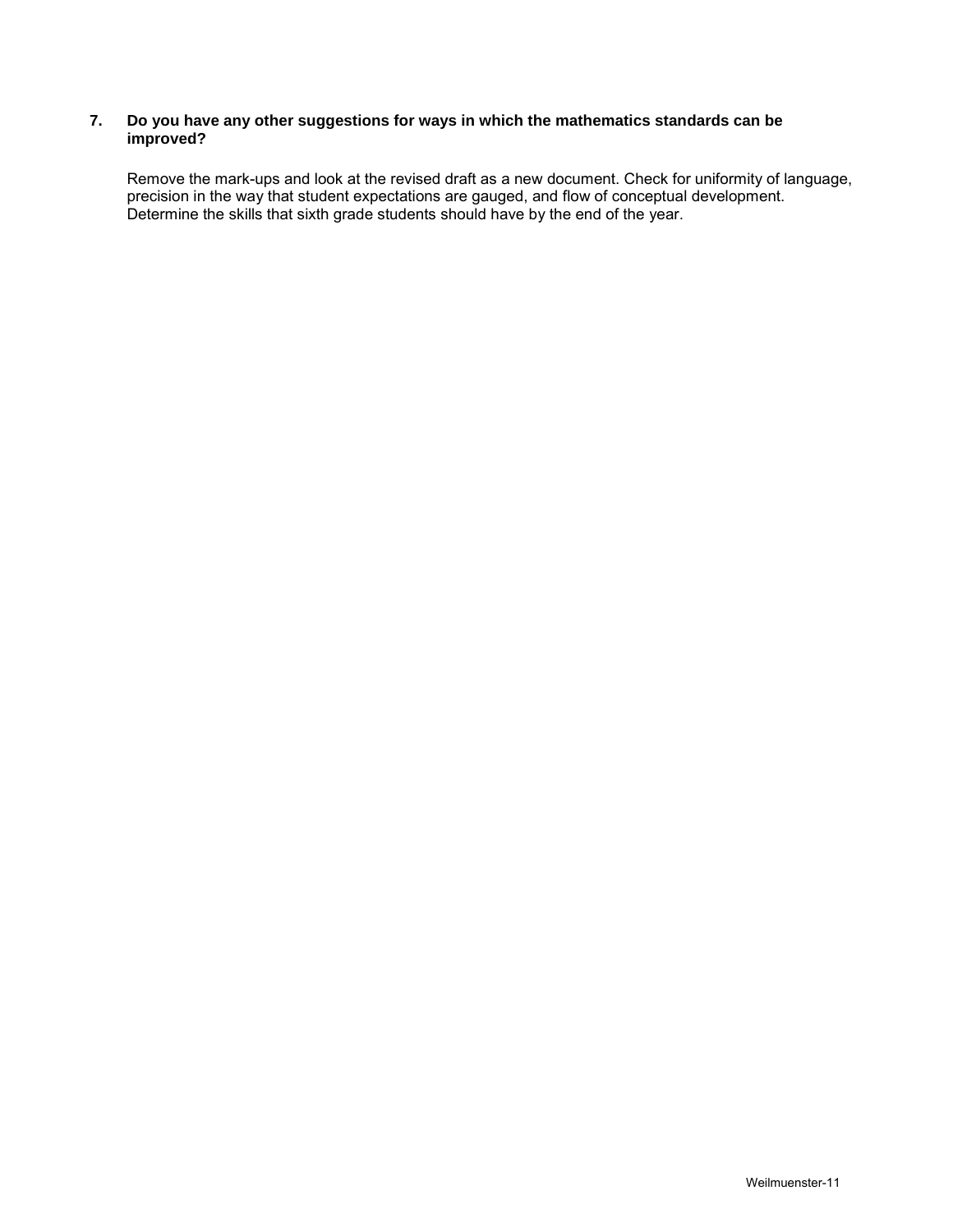Submitted by Jacqueline Weilmuenster September 19, 2011

## **1. Is a complete and logical development of mathematics concepts followed for this grade level? What recommendations do you have for improvement?**

The review committee has added, deleted, and clarified many student expectation, resulting in a much more coherent whole. However, there is too much content for a single year.

### **2. Have the correct vocabulary and terminology been used? Where can changes be made for accuracy and/or clarity?**

In 7P01, insert "using multiple representations, including…" for clarity. In 7P06, insert "extend to the ratio" of the area of a circle to the square if its radius.

### **3. Are there specific areas that need to be updated or reworked?**

The student expectation added after 7A11 is not a good fit here. Writing equations to represent the angles relationships when parallel lines are cut by a transversal would be more appropriate in grade 8, and not necessarily as an algebraic standard.

## **4. Are the mathematics concept/content statements grade-level appropriate? Are important concepts missing at any grade level?**

We need to establish the concept of volume of prisms resulting from the area of the base multiplied by the height, using concrete and pictorial models. This important idea has to come before 7A02-03. Write as "explain verbally and symbolically the relationship between the base area, height, and volume of a prism".

## **5. Are the Student Expectations (SEs) clear and specific?**

In 7A06, are rhombi included because they are on the reference chart? This will change with the revisions to the TEKS. Rhombi are special cases of parallelograms and aren't needed in this student expectation.

## **6. Is the subject area aligned horizontally and vertically?**

Extending the use of graphical or visual organizer with sets, which occurs only once in grade 5, is not on solid ground unless students see this way of classifying things in other subject areas. I think it is intended to help students understand the differences in natural, whole, and rational numbers and integers as sets of numbers. Find a way to communicate this intent.

Work with rational number operations should still include solving real world problems. Omit the student expectation between 7N01 and7N02. Fluency should be expected in grade 8 instead.

#### **7. Do you have any other suggestions for ways in which the mathematics standards can be improved?**

Remove the mark-ups and look at the revised draft as a new document. Check for uniformity of language, precision in the way that student expectations are gauged, and flow of conceptual development. Determine the skills that seventh grade students should have by the end of the year.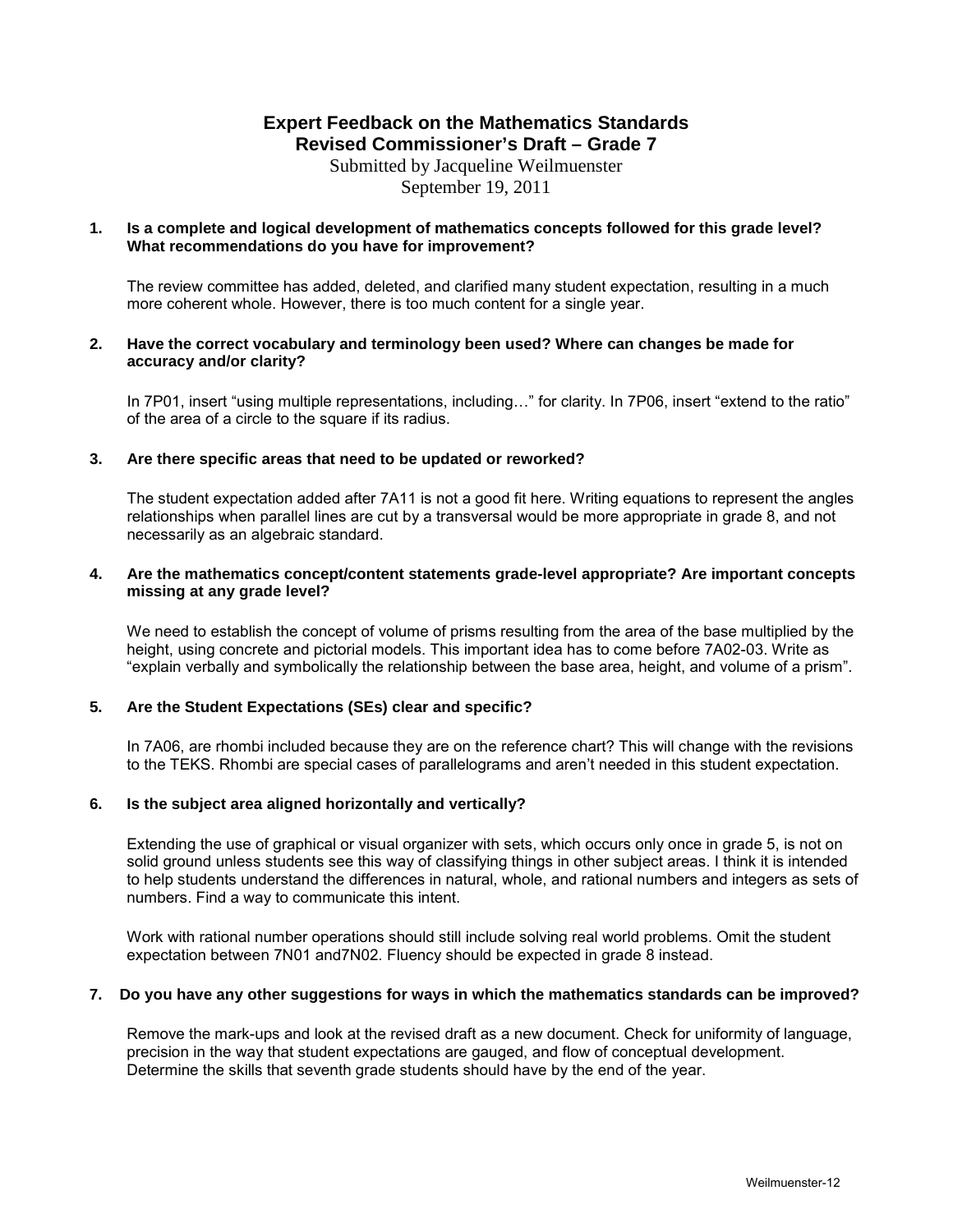Submitted by Jacqueline Weilmuenster September 19, 2011

## **1. Is a complete and logical development of mathematics concepts followed for this grade level? What recommendations do you have for improvement?**

The review committee has added, deleted, and clarified many student expectation, resulting in a much more coherent whole. However, there are several areas needing additional work.

### **2. Have the correct vocabulary and terminology been used? Where can changes be made for accuracy and/or clarity?**

Using the expectation of illustrating is problematic. Rewrite 8N01 as "use rational numbers to approximate irrational values on a number line. Include pi and irrational square roots of numbers less than 225." I see no need for cube roots at this point. In 8A02, omit "illustrate and" and write as "explain verbally and symbolically".

In 8P14, omit "initial value" unless limiting the applications to the first quadrant. Change 8P08 to "compare linear and non-linear situations as represented in tables, graphs and equations". In 8A09, add "on both sides of the equal sign" for consistency.

## **3. Are there specific areas that need to be updated or reworked?**

In Number and Operation, reorder the student expectations: 8N01, a combination of 8N03 and 4, 8N01, and a combination of 8N02 and 5. In Proportionality, reorder 8P01 and 8P02.

## **4. Are the mathematics concept/content statements grade-level appropriate? Are important concepts missing at any grade level?**

Take pyramids out of grade 7, add both their surface area and volume to grade 8. Add dilations to 8G01-3.

## **5. Are the Student Expectations (SEs) clear and specific?**

Rewrite 8P01 as "generalize that the ratio of corresponding sides of similar figures are proportional, including a figure and its dilation. Rewrite 8P02 as "identify the similarities and differences between a given figure and its dilation(s), such as angle measures, side lengths, and areas, including figures graphed on a coordinate plane.

## **6. Is the subject area aligned horizontally and vertically?**

With the effort to complete rational number operations by the end of grade 7 and introduce into eighth grade a large amount of content previously relegated to Algebra 1, there is a concern that our students will find it even more difficult to achieve fluency with operations.

### **7. Do you have any other suggestions for ways in which the mathematics standards can be improved?**

Remove the mark-ups and look at the revised draft as a new document. Check for uniformity of language, precision in the way that student expectations are gauged, and flow of conceptual development. Determine the skills that eighth grade students should have by the end of the year.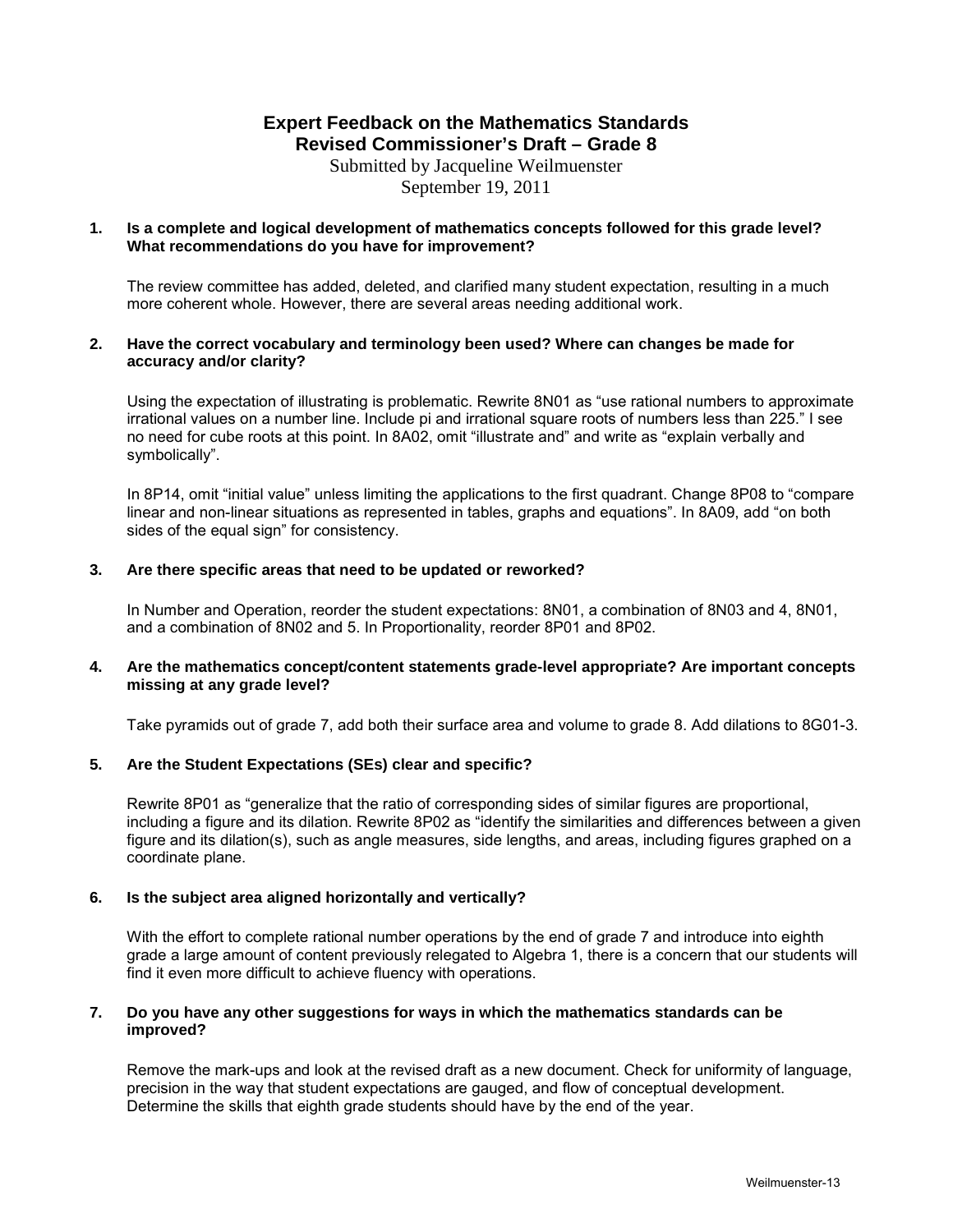Submitted by Jacqueline Weilmuenster September 19, 2011

## **1. Is a complete and logical development of mathematics concepts followed for this grade level? What recommendations do you have for improvement?**

The review committee has added, deleted, and clarified many student expectation, resulting in a much more coherent whole. However, there are several areas needing additional work. Additionally, I recommend that technology should be used more often and more creatively.

### **2. Have the correct vocabulary and terminology been used? Where can changes be made for accuracy and/or clarity?**

Returning to the language of "parent function" is appreciated.

### **3. Are there specific areas that need to be updated or reworked?**

Look again at the Linear Functions, Equations, and Inequalities section for consistency and adequate information.

## **4. Are the mathematics concept/content statements grade-level appropriate? Are important concepts missing at any grade level?**

Explicit instruction on factors and multiples is missing in the revised draft. This must occur in grade 4 or 5.

## **5. Are the Student Expectations (SEs) clear and specific?**

In A1L02-4, how is the mathematical or real world problem presented – verbally, tabularly, graphically?

In A1L10, should this include solving the linear inequalities?

In A1L15, there needs to be more specificity, such as is found in A1L17. Should the equations include one variable, two variables? Should they be solved for one of the variables?

In A1A14, omit "simple trinomials"

In A1A08, insert …given "the value of" several of their terms.

## **6. Is the subject area aligned horizontally and vertically?**

Much of the linear function work has been moved to grade 8. This has allowed more emphasis on quadratic and exponential functions. Collaboration with middle school and Geometry committees will be critical in determining tight alignment.

### **7. Do you have any other suggestions for ways in which the mathematics standards can be improved?**

Remove the mark-ups and look at the revised draft as a new document. Check for uniformity of language, precision in the way that student expectations are gauged, and flow of conceptual development. Determine the skills that Algebra 1 students should have by the end of the year.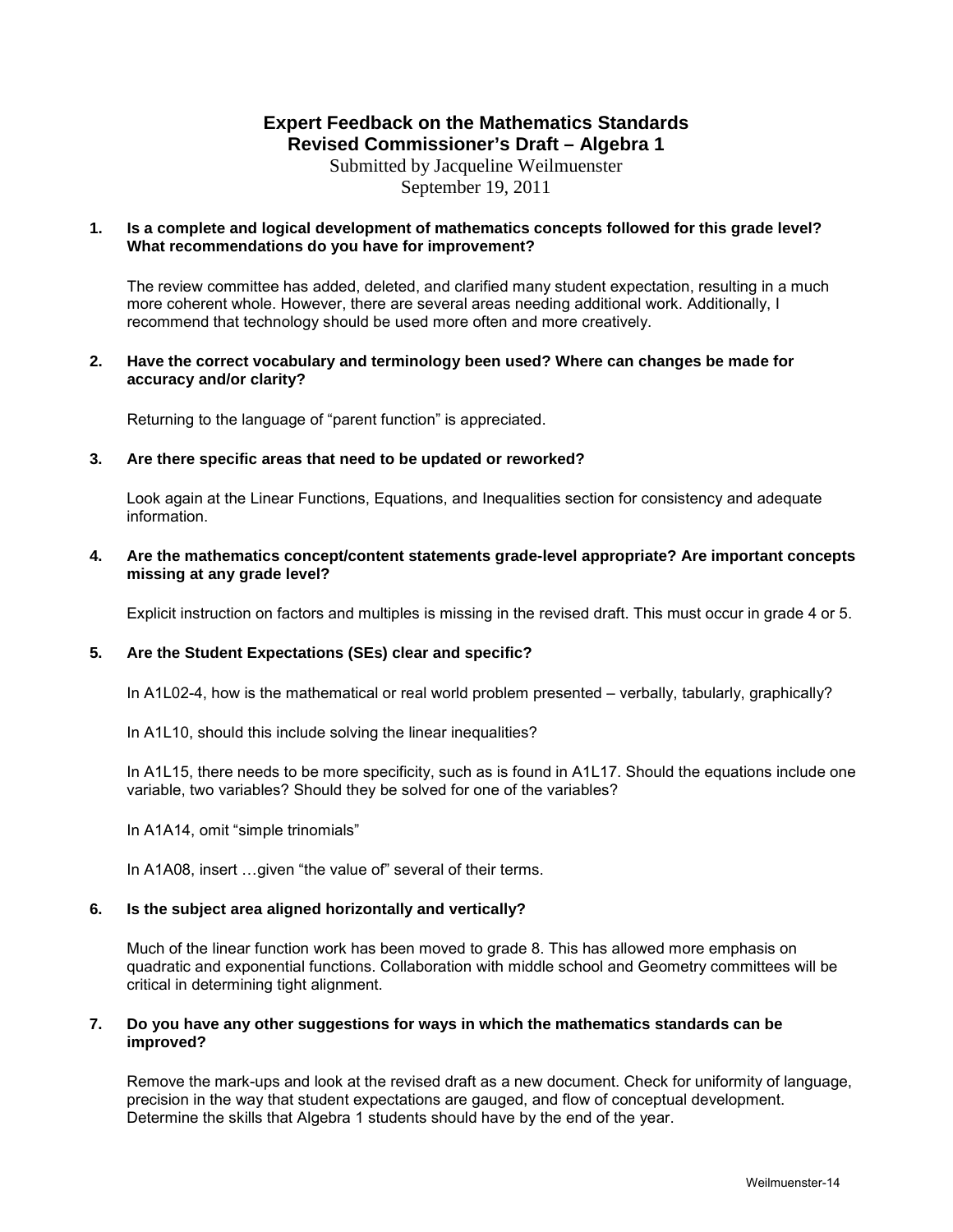## **Revised Commissioner's Draft – Geometry**

Submitted by Jacqueline Weilmuenster September 19, 2011

## **1. Is a complete and logical development of mathematics concepts followed for this grade level? What recommendations do you have for improvement?**

The review committee has added, deleted, and clarified many student expectation, resulting in a much more coherent whole. A great effort was made to bring refinement and clarity to the standards. I recommend that technology should be used more often and more creatively.

## **2. Have the correct vocabulary and terminology been used? Where can changes be made for accuracy and/or clarity?**

Including the terminology "multiple representations" is greatly appreciated. In GA01, must the fractional distance be less than one?

## **3. Are there specific areas that need to be updated or reworked?**

None

## **4. Are the mathematics concept/content statements grade-level appropriate? Are important concepts missing at any grade level?**

The content is appropriate for the course of Geometry.

## **5. Are the Student Expectations (SEs) clear and specific?**

Yes

## **6. Is the subject area aligned horizontally and vertically?**

The vertical alignment is much improved, but continue to work with the grade 8 and Algebra 2 committees to achieve tight alignment. I believe the course is horizontally aligned as well.

## **7. Do you have any other suggestions for ways in which the mathematics standards can be improved?**

Remove the mark-ups and look at the revised draft as a new document. Check for uniformity of language, precision in the way that student expectations are gauged, and flow of conceptual development. Determine the skills that Geometry students should have by the end of the year.